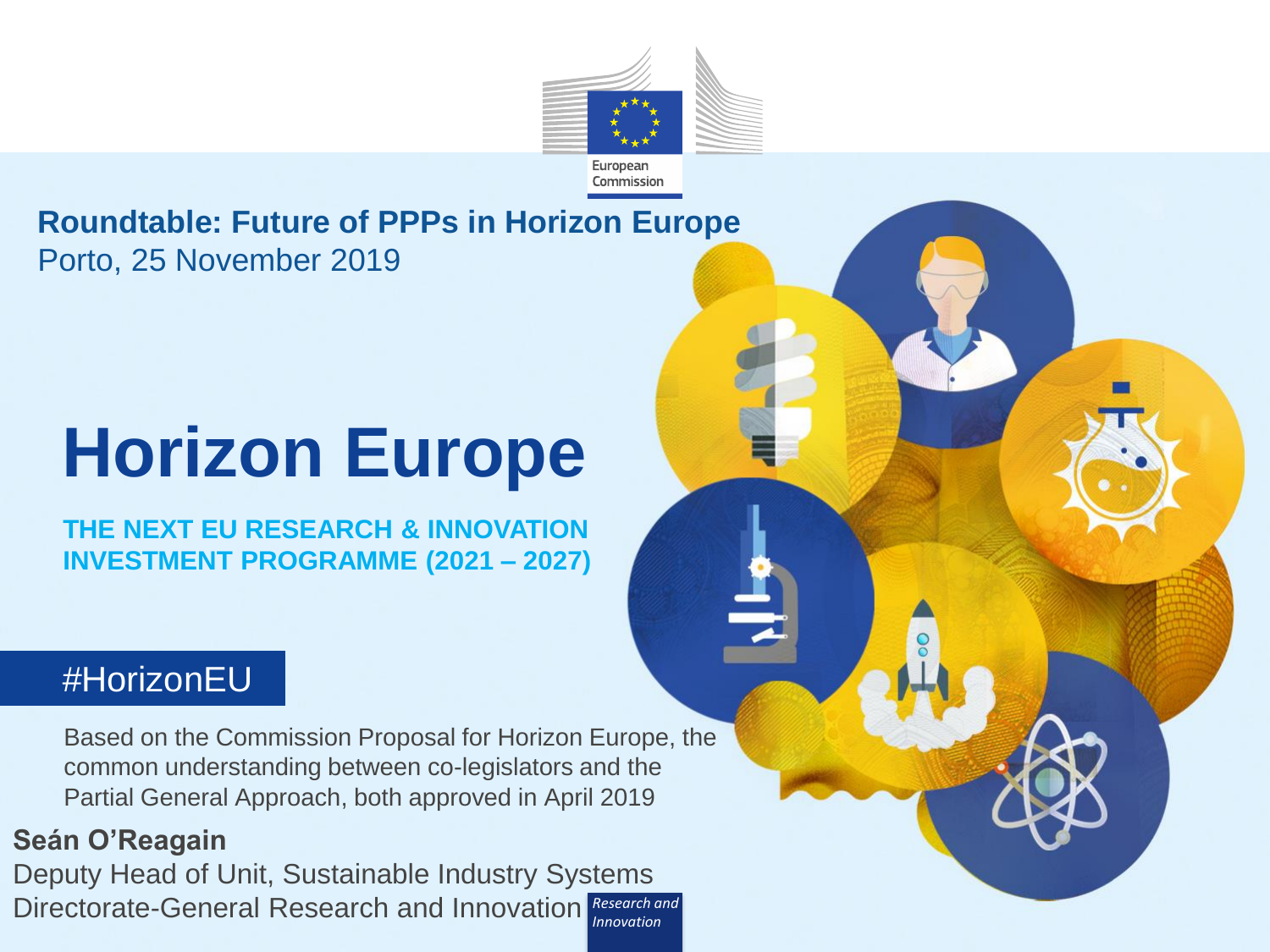#### **Overview**

- *State of play – Horizon Europe (2021-2027)*
- *Strategic Plan and manufacturing (2021 – 2024)*
- *European partnership: From Factories of the Future to Made in Europe*

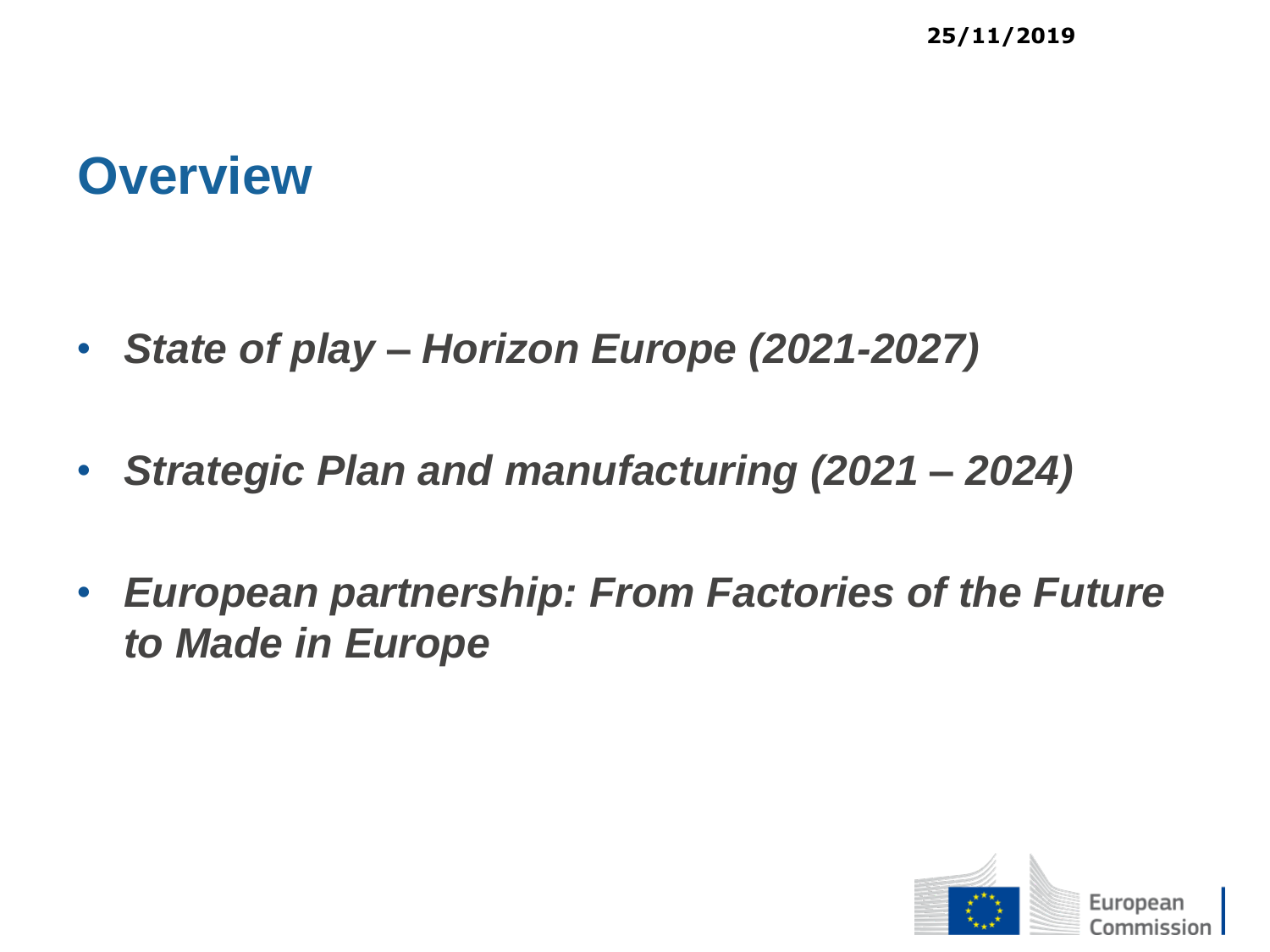## **European Parliament and Council reached a common understanding on Horizon Europe on 19 March 2019**

- Budget, synergies and third country association still pending, depending on the overall MFF negotiations
- **Commission has** started preparations for the implementation of Horizon Europe





European Commission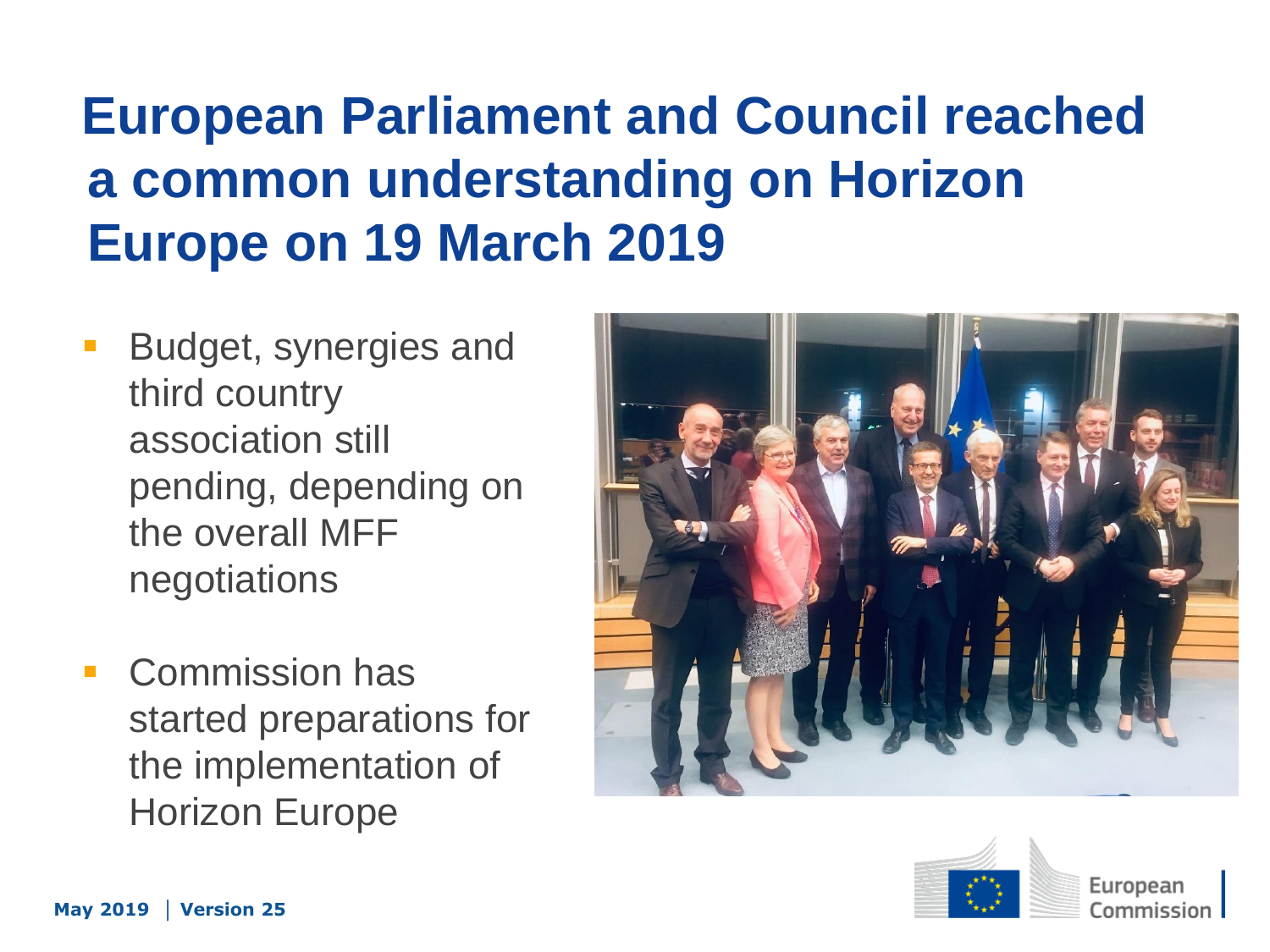## **Not agreed to date – budget under MFF: €100 billion\* (2021-2027)**



**€ billion In current prices**

**Excellent Science** 

Global Challenges & European Ind. Comp.

**Innovative Europe** 

■ Widening Part. & ERA

■ Euratom

**\*** This envelope includes EUR 3.5 billion allocated under the InvestEU Fund.

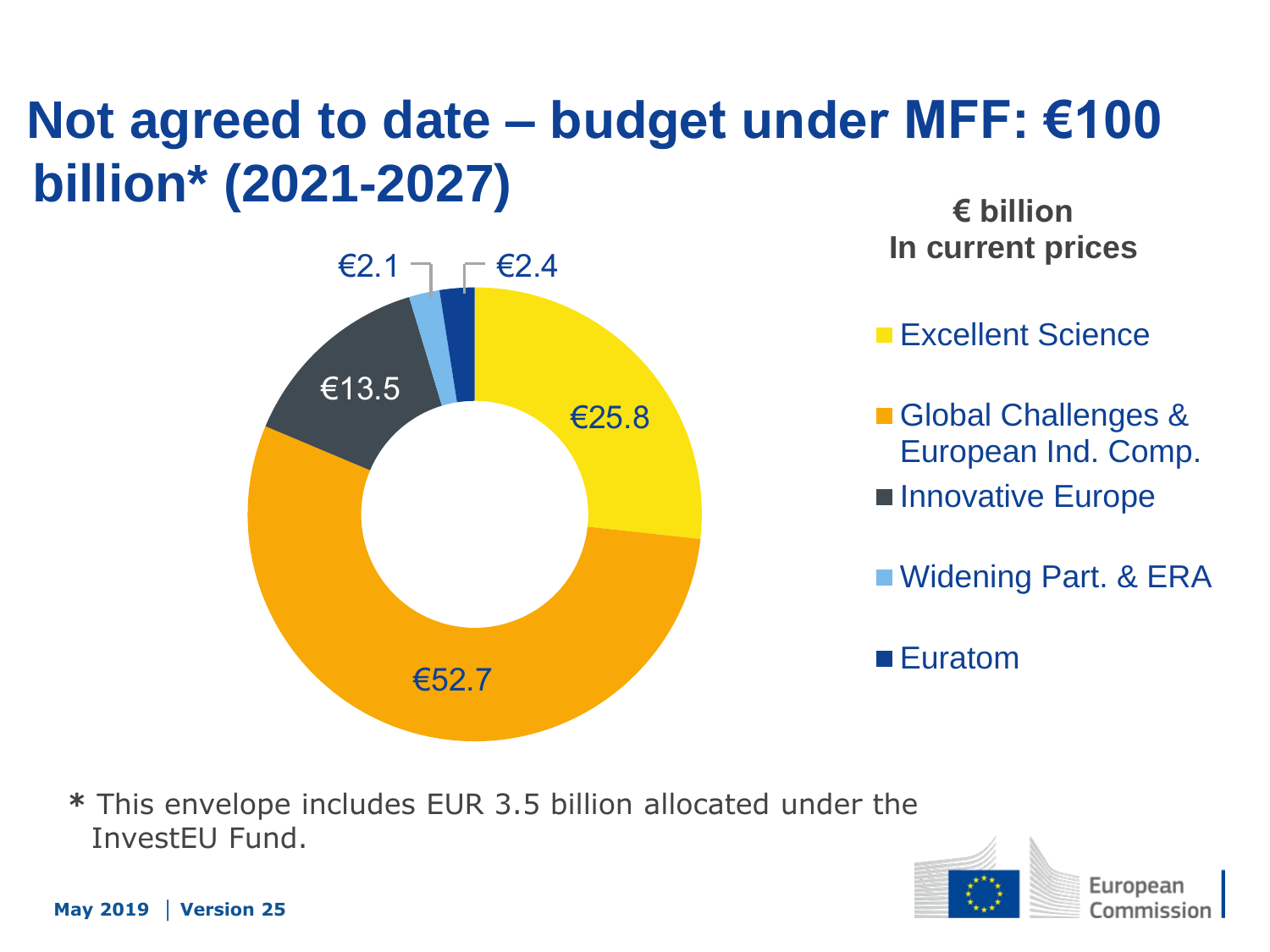## **Strategic plan and manufacturing**

#### **Pillar 2 : Global Challenges & European Industrial Competitiveness: Cluster 4 Commission proposal for budget: € 52.7 billion**

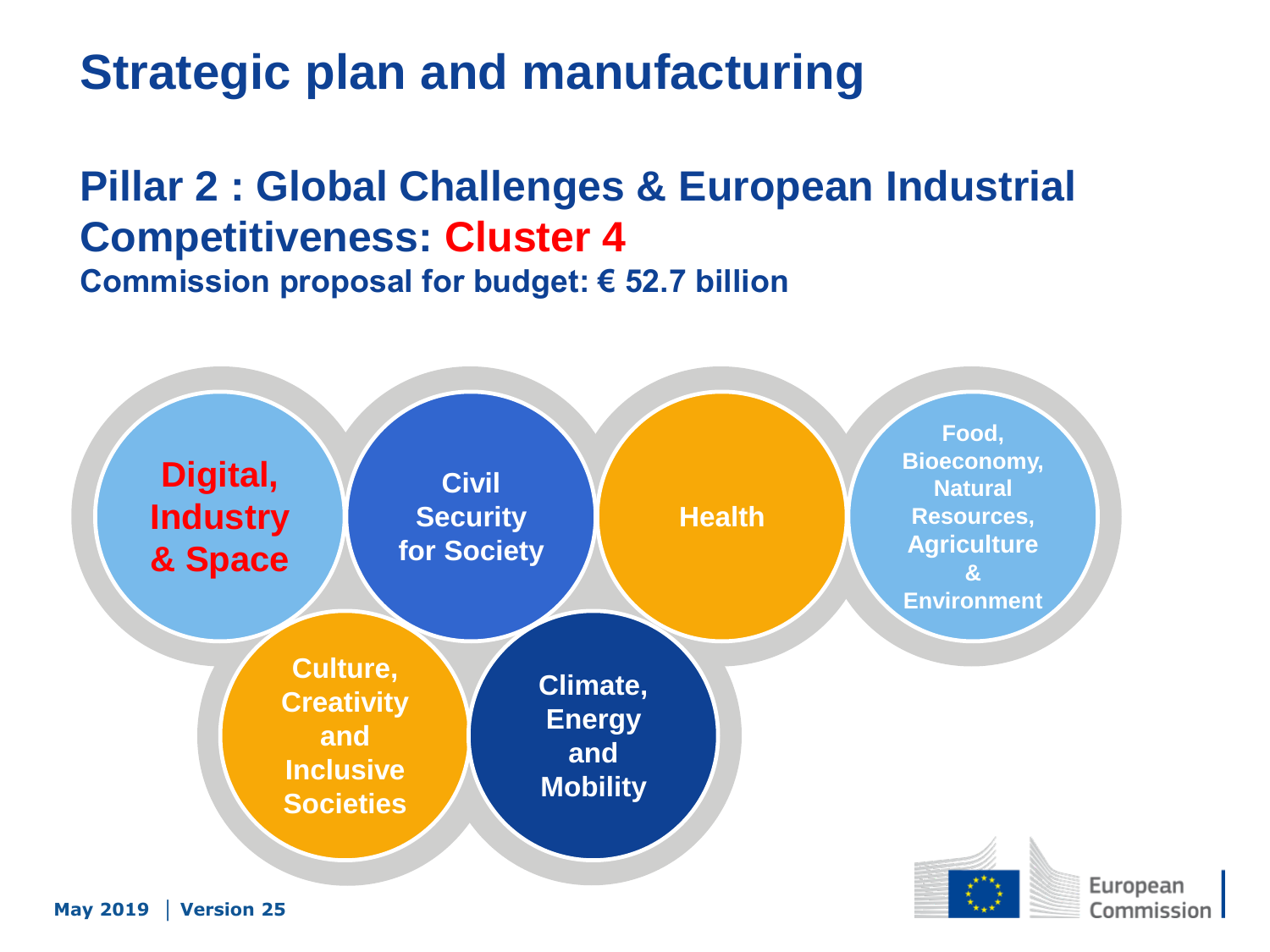## **The Strategic Planning Process**



… and our strategic plan will attract attention and cooperation at international/global level

#### **Ongoing consultation!!**



European Commission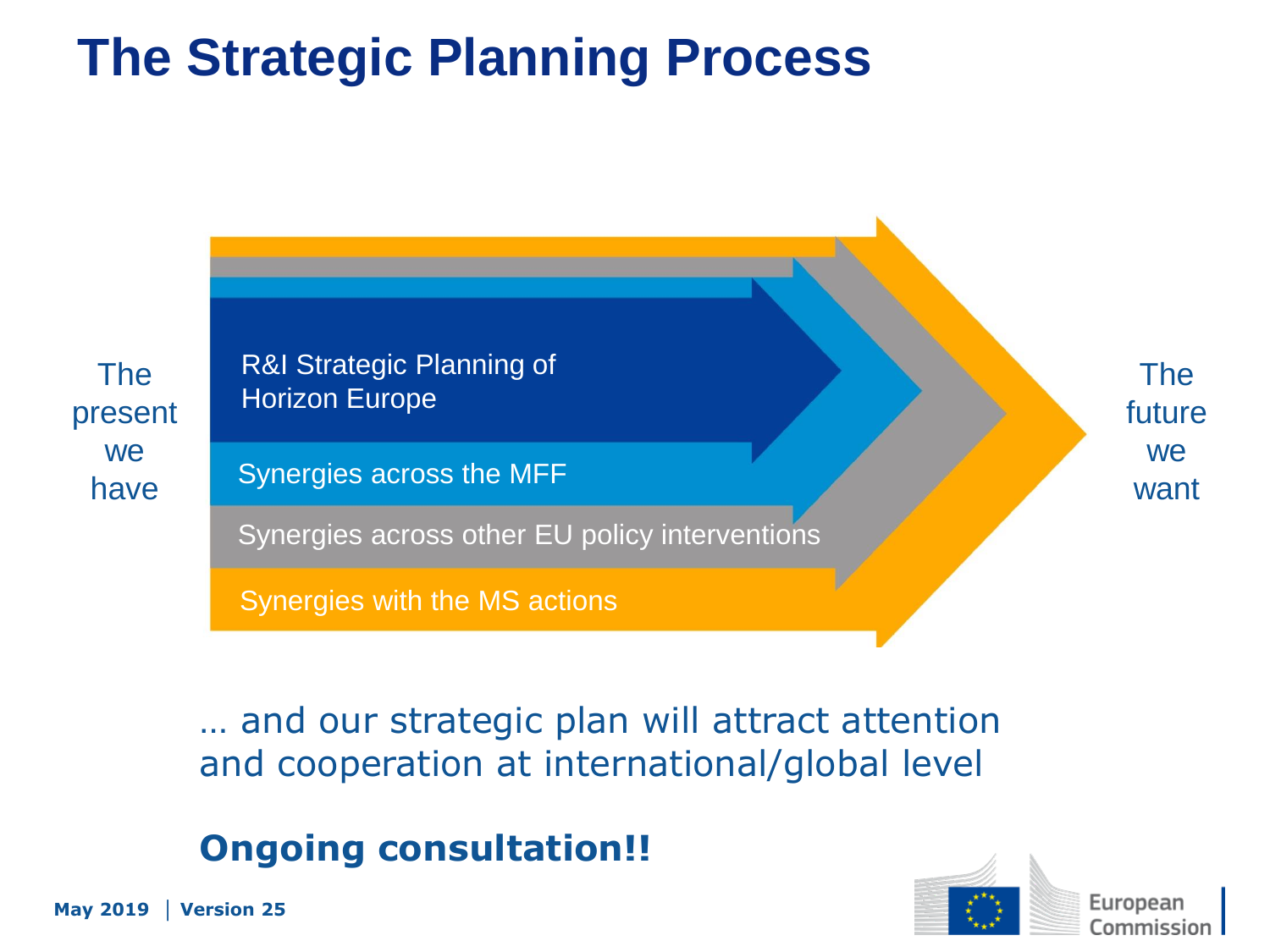**human centred, highly flexible and sustainable entreprises, providing attractive jobs, including in urban areas, supporting leadership in strategic value chains and offering new prodcuts for new markets**

## **Strategic plan to define desired impact for our investment in manufacturing**



European Commission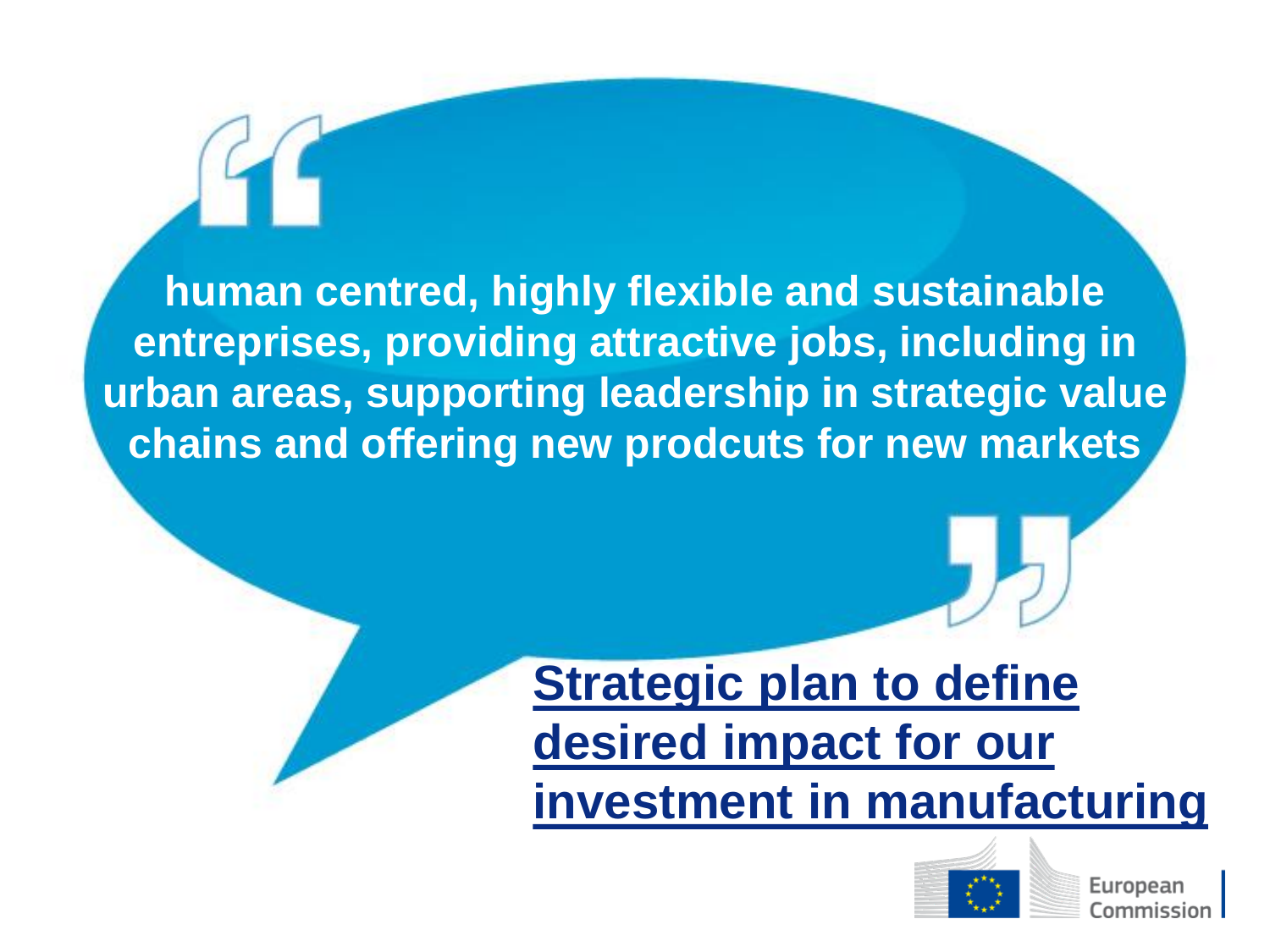## **Manufacturing under the Strategic plan (1)**

- *New value added job creation*
	- **Technologies in design, engineering, logistics and end-of life management**
	- **Customisation and product-service systems**
	- **Emerging technologies, such as artificial intelligence and human-robot collaboration**
- *Value chains based on digital industrial platforms (B2B)* 
	- **In all production sectors (from automative, aerospace to health and food processing)**
- *Raise productivity and shorten innovation cycles*
	- **New business models,**
	- **Urban and distributed manufacturing**
	- **Higher quality products**

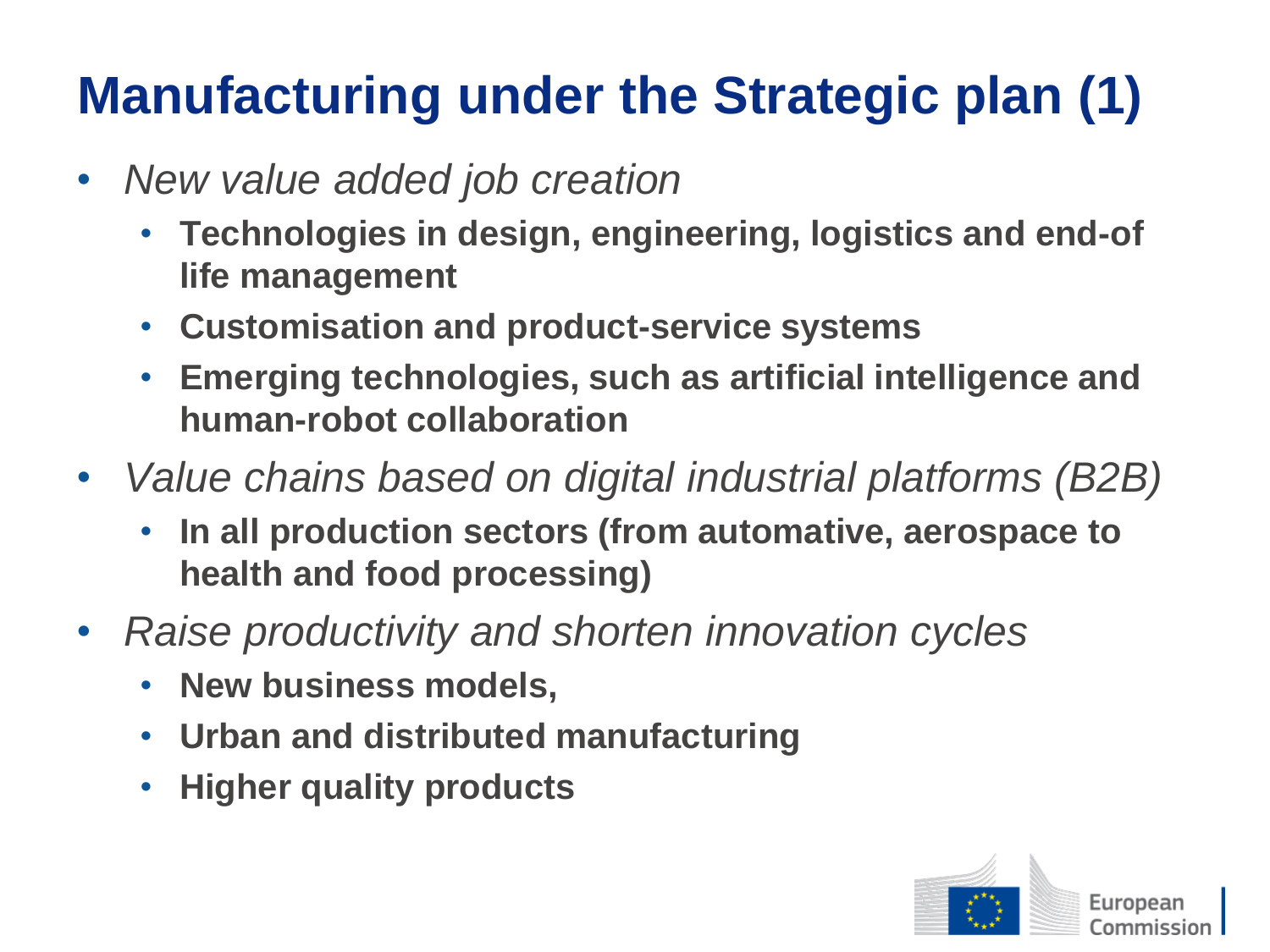## **Manufacturing and strategic plan (2)**

- *Circular economy: products reused in new value chains*
	- **Zero-waste manufacturing**
	- **De- and remanufacturing, including smart recycling**
	- **Re-use of raw materials,repair and refurbishment**
- *Bio-integrated manufacturing*
	- **Research in biology, engineering, machine learning,**
	- **Biomachining, biomimentics, biomechanics, bio-inspired digital manufacturing**
- *Enabling a new way to build*

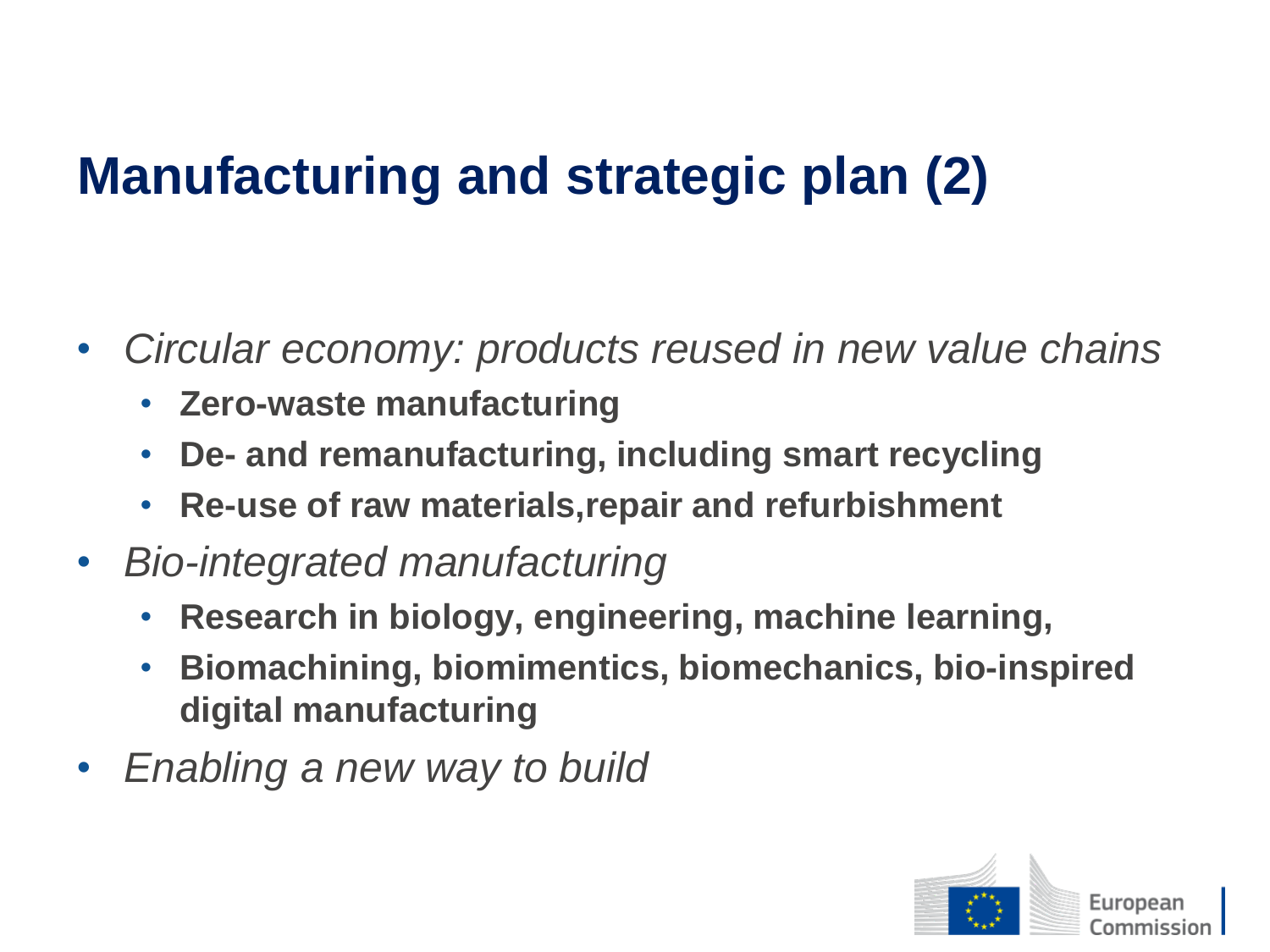# **European Partnerships: a new approach**

New generation of objective-driven and more ambitious partnerships in support of agreed EU policy objectives

**Key features**

- **Simple architecture and toolbox**
- **Coherent life-cycle approach**
- **Strategic orientation**

#### **Co-programmed**

Based on Memoranda of Understanding / contractual arrangements; implemented independently by the partners and by Horizon Europe

#### **Co-funded**

Based on a joint programme agreed and implemented by partners; commitment of partners for financial and in-kind **contributions** 

#### **Institutionalised**

Based on long-term dimension and need for high integration; partnerships based on Articles 185 / 187 of TFEU and the EIT-Regulation supported by Horizon Europe

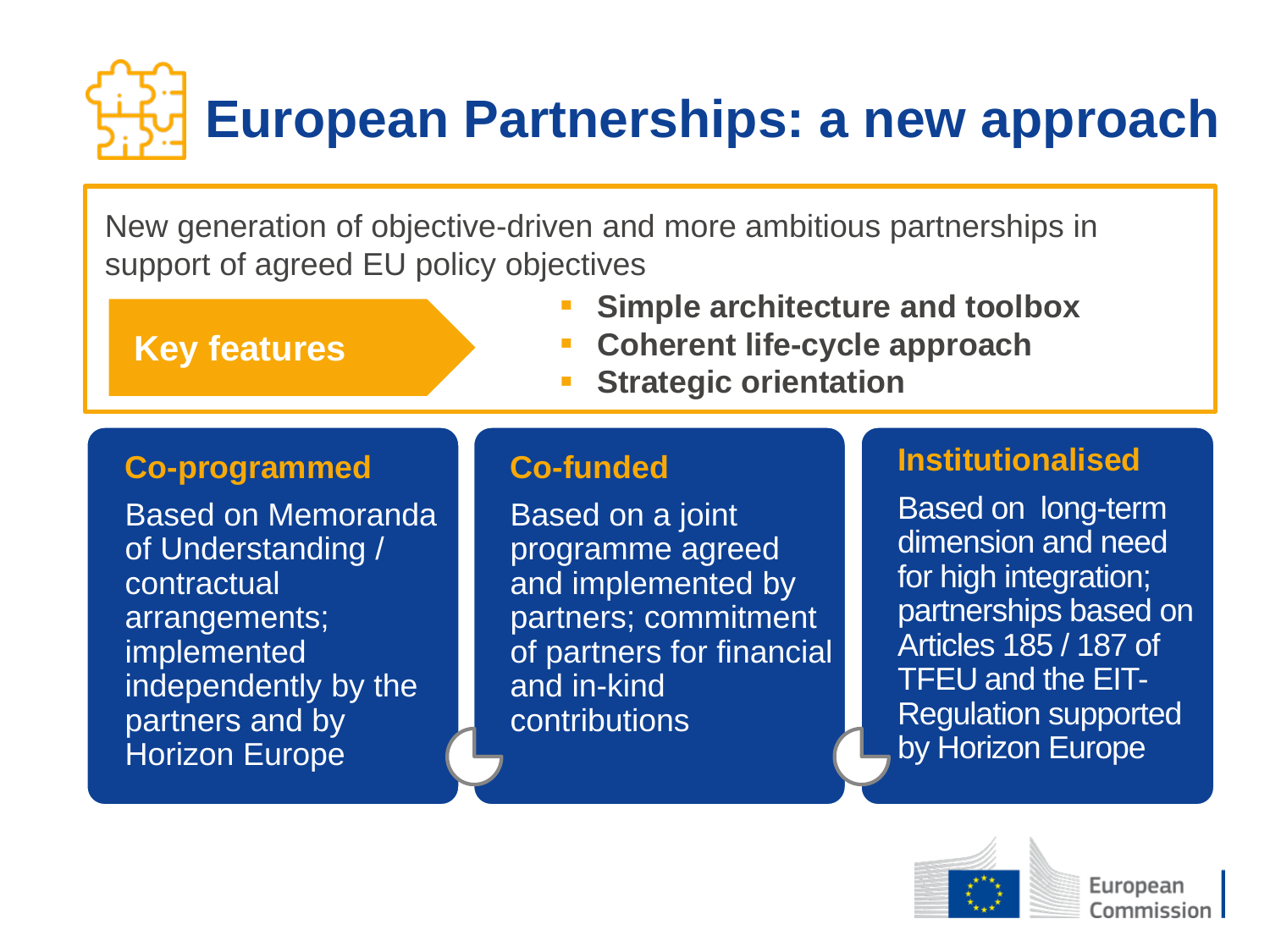# **Made in Europe**

**Replacing Factories of the Future (FoF)**

**Strategic plan 2021-2024**

**Example of coprogrammed partnership** 

**Mainly Cluster 4 of Horizon Europe**

**EIT Manufacturing**

**Work programme 2021/2022**

**Synergies**

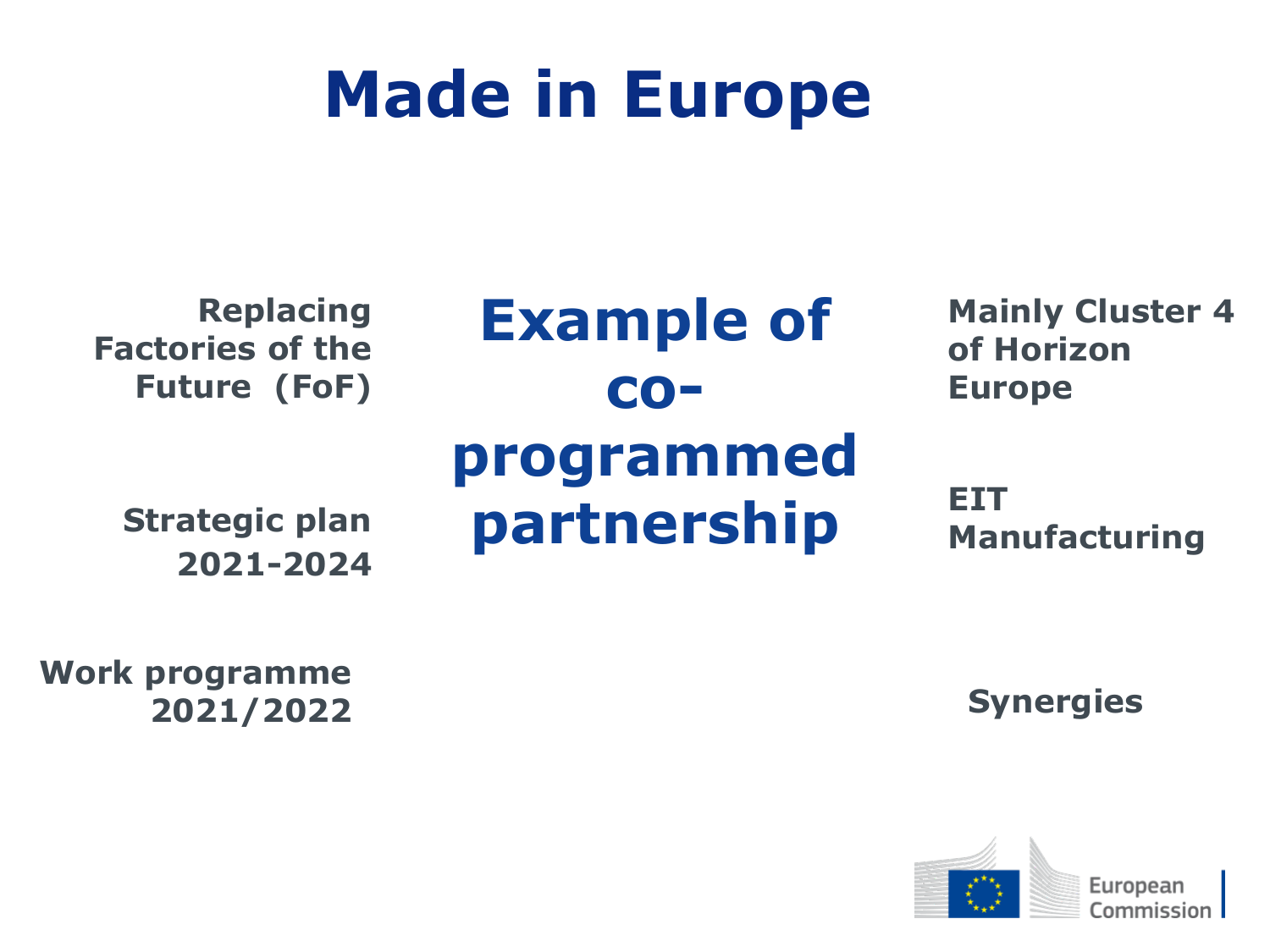## **Conclusions**

- 1. Priorities set for manufacturing for 2021-2024
- 2. Competitiveness very important but also sustainability and inclusiveness
- 3. From "Factories of the Future" to "Made in Europe"

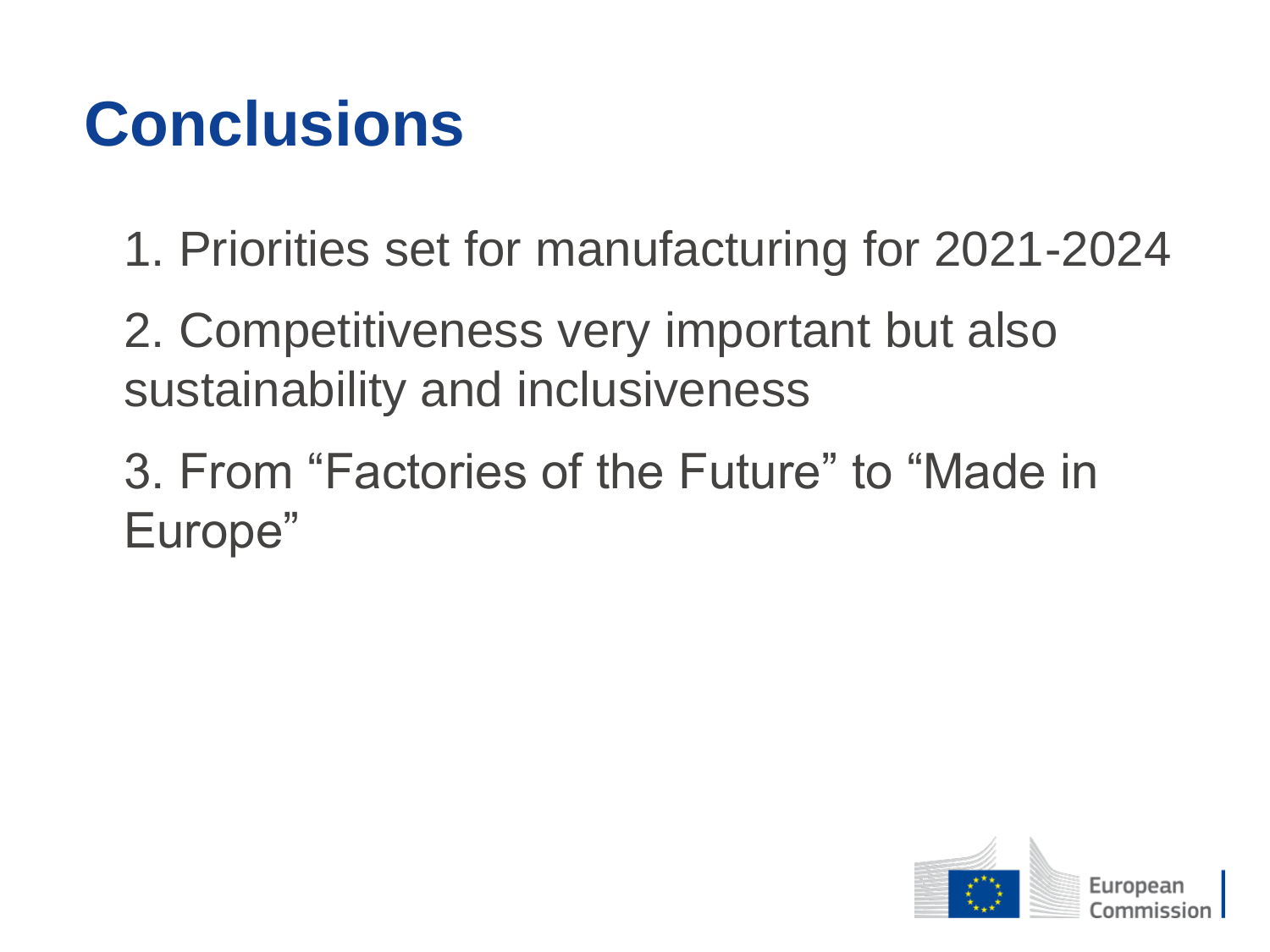

**'We are now on track to launch the most ambitious ever European research and innovation programme in 2021, shaping the future for a strong, sustainable and competitive European economy and benefiting all regions in Europe.'** 

**Carlos Moedas, Commissioner, 20/3/2019**



Commission